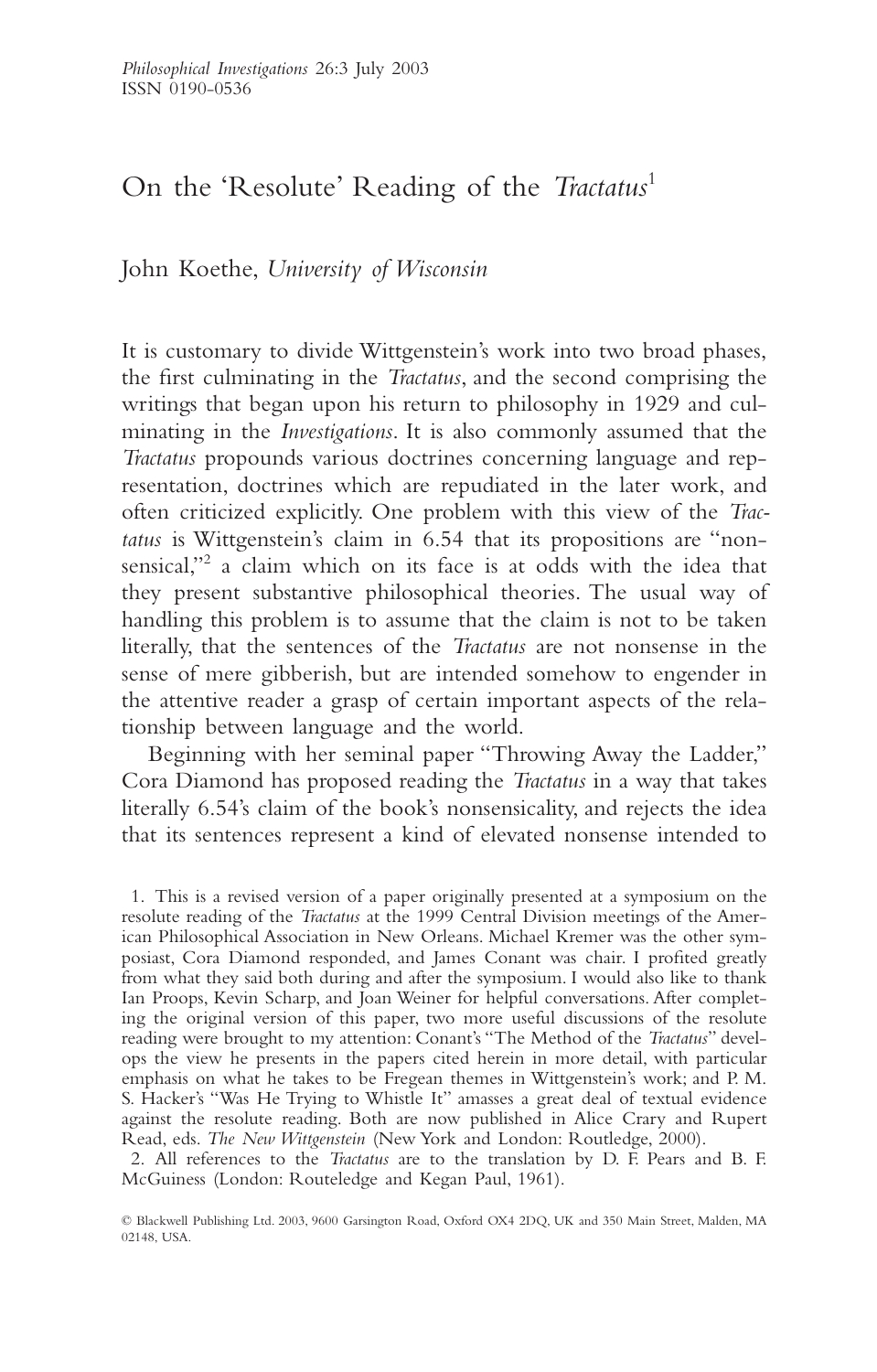convey, by indirection, something of significance.<sup>3</sup> This reading, which has been elaborated by James Conant<sup>4</sup> and which has been dubbed by Thomas Ricketts the "resolute" reading of the *Tractatus*, would, if accepted, occasion a radical revision in our understanding not only of the *Tractatus* itself, but of Wittgenstein's later writings as well, since the former is commonly taken to be among the objects of criticism of the latter, and Wittgenstein's younger philosophical self to be one of the targets of his later interlocutory style. The upshot of the resolute reading would be to forge a close affinity between the two phases of Wittgenstein's work, an affinity assigning nearly the entire importance of Wittgenstein's thought to its antiphilosophical tendencies.

I am among those unattracted by this proposal, and want to try to explain why. I see three broad areas of difficulty with the resolute reading: first, there are questions about its internal coherence, taken on its own; second, it seems to be at odds with the available evidence about how Wittgenstein himself viewed the *Tractatus*; and finally, while I agree that there is more continuity between the *Tractatus* and the *Investigations* than is commonly supposed, the resolute reading strikes me as drawing the wrong sorts of connections between them, and as obscuring some of the more interesting affinities that obtain between the two phases of his work.

Let me start by sketching what I shall take the liberty of calling the *standard* reading of the *Tractatus*. There is, of course, no single received reading, but something like this view, or at least large portions of it, is put forward by Anscombe,<sup>5</sup> Pears,<sup>6</sup> Hacker,<sup>7</sup> Geach,<sup>8</sup>

- 7. P. M. S. Hacker, *Insight and Illusion* (London: Oxford University Press, 1972).
- 8. Peter Geach,"Saying and Showing in Wittgenstein and Frege," in *Essays in Honor of G. H. von Wright*, J. Hintikka, ed. *Acta Philosophica Fennica* 28 (1976).

<sup>3.</sup> Cora Diamond, "Throwing Away the Ladder: How to Read the *Tractatus*," in *The Realistic Spirit* (Cambridge: MIT Press, 1991). I shall also refer to her paper "Ethics, Imagination and the Method of Wittgenstein's *Tractatus*" in R. Heinrich and H.Vetters, eds., *Bilder der Philosophie, Wiener Reihe* 5 (Vienna, Munich: Oldenbourg, 1991).

<sup>4.</sup> James Conant, "Must we Show What We Cannot Say?," in *The Senses of Stanley Cavell*, Richard Fleming and Michael Payne, eds. (Lewisburg, PA: Bucknell University Press, 1989);"Throwing Away the Top of the Ladder," *The Yale Review* 79 (1989): 328–364; "Kierkegaard, Wittgenstein, and Nonsense," in *Pursuits of Reason: Essays in Honor of Stanley Cavell*, Ted Cohen, Paul Guyer, and Hilary Putnam, eds. (Lubbock, TX: Texas Tech University Press, 1993).

<sup>5.</sup> G. E. M. Anscombe, *An Introduction to Wittgenstein's Tractatus* (New York: Harper and Row, 1965).

<sup>6.</sup> David Pears, *The False Prison* Vol. 1 (Oxford: Clarendon Press, 1987).

<sup>©</sup> Blackwell Publishing Ltd. 2003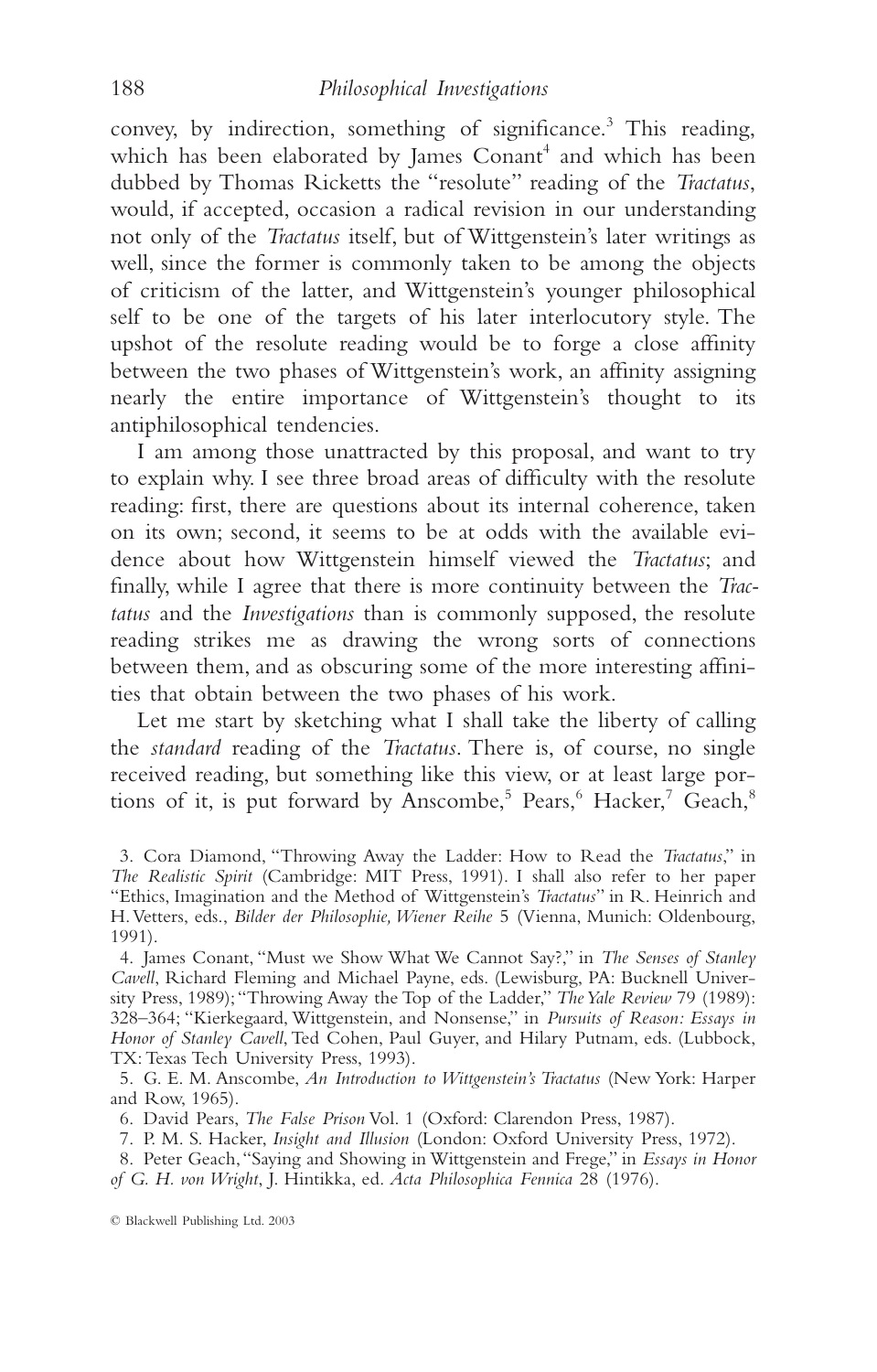McGuinness,<sup>9</sup> Fogelin,<sup>10</sup> Hintikka and Hintikka,<sup>11</sup> and many other commentators. The view I sketch does not pretend to be original, but ought not to be attributed in its entirety to anyone else either.

On the standard reading, the *Tractatus* embodies a number of specific philosophical doctrines, chief among them the picture theory of elementary propositions, an account of complex propositions as truth-functional constructions of elementary propositions, and an atomistic metaphysics. The picture theory holds that elementary propositions depict atomic states of affairs, which are possible configurations of simple objects. Elementary propositions depict these states of affairs by displaying names of the simple objects arranged in a pictorial or logical form which is shared by the depicted state of affairs. A proposition *shows* or exhibits a state of affairs, and shows or exhibits the pictorial form it shares with it, and by virtue of this *says* that the state of affairs obtains.

It is a consequence of the picture theory and the ensuing account of complex propositions that nothing can be *said* about propositions, their constituents, or pictorial form. Wittgenstein does not actually give an argument for this, but it isn't hard to construct one. Given his treatment of the quantifiers and his endorsement of the theory of descriptions, in order to say anything about propositions we would have to be able to describe specific propositions – to say, for instance, that a particular proposition which says that Brutus killed Caesar consists of names of Brutus and Caesar arranged in such-and-such a pictorial form. According to the picture theory, we could only do this by exhibiting a configuration of names of those names arranged in that very pictorial form. But such a "proposition" would then share a pictorial form with the state of affairs of Brutus' killing Caesar, and so would be nonsense (or at best would say that the name of Brutus killed the name of Caesar). So the picture theory

10. Robert Fogelin, *Wittgenstein* (London: Routeledge and Kegan Paul, 1976). 11. Merrill and Jaakko Hintikka, *Investigating Wittgenstein* (Oxford: Blackwell, 1986).

<sup>9.</sup> Brian McGuinness, *Wittgenstein: A Life* (Berkeley: University of California Press, 1988). Proponents of the resolute reading sometimes claim McGuinness as a precusor, citing his paper "The So-called Realism of Wittgenstein's *Tractatus*," in Irving Block, ed., *Perspectives on the Philosophy of Wittgenstein* (Oxford: Blackwell, 1981).This seems strained. McGuinness is concerned with the relative weight that should be accorded the *Tractatus*' semantics and metaphysics, and he does not in the least suggest that the book does not present substantive philosophical theories.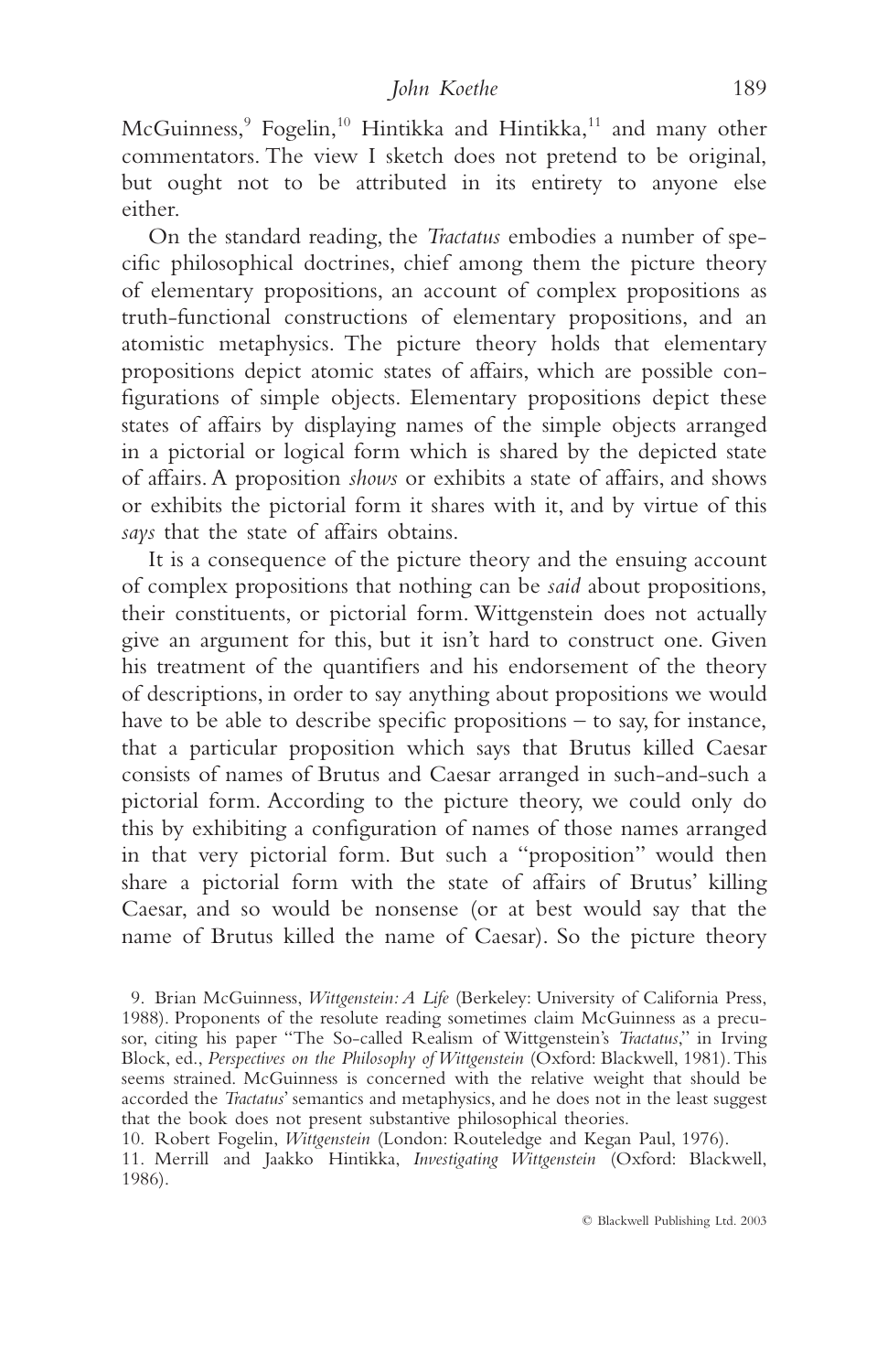does not allow us to talk about propositions and the other elements of the *Tractatus*' central doctrines.12

Yet the sentences of the *Tractatus*, taken at face value, appear to be almost entirely about propositions, logical form, objects, and so on. So they are, Wittgenstein announces in 6.54, *unsinnig*, nonsense. But according to the standard reading, he does assign to them a significant conceptual role. A reader who, let me say, "works through" them in the right way is supposed to grasp something important, namely, the relationship between language and the world, how the former consists of constituents that go proxy for the constituents of the latter, and how the two have in common a logical form. He is also supposed to come to "see the world aright" (6.54), and in so doing to grasp the limits of the sayable. He is not supposed to actually *understand* the sentences of the *Tractatus*, for they *say* nothing, yet by working through them he supposedly attains an important conceptual condition, though one devoid of propositional content.

Some versions of what I'm calling the standard reading – McGuinness', for example<sup>13</sup> – express this in a misleading way, by claiming that while the sentences of the *Tractatus say* nothing, they nevertheless *show* something. But this is to misapply the show/say distinction. It is genuine propositions – those of "natural science"  $(6.53)$  – that show or display objects, states of affairs, names, and logical form. The pseudopropositions of the *Tractatus* are misfired attempts to say what it is that genuine propositions show. Working through them enables one to grasp what is involved in genuine propositions' showing what they do, and so to grasp the relation between language and the world.

Of course, just how this "working through" a body of sentences that don't say anything is supposed to proceed is difficult to make out. But lest it seem more problematic then need be, we should remember that according to the standard reading, the theory the *Tractatus* embodies is a *bad* theory, one which Wittgenstein came to repu-

<sup>12.</sup> We can of course talk straightforwardly about *propositional signs*, which Wittgenstein says in 3.14 are "facts." But "a proposition is a propositional sign in its projective relation to the world" (3.12). The distinction between propositions and propositional signs is a delicate one, but it is clear that it is the former that possess logical or pictorial form and cannot be described. Propositional signs on the other hand possess, say, spatial form but not logical form, and are perfectly describable. 13. McGuinness, *Wittgenstein: A Life.*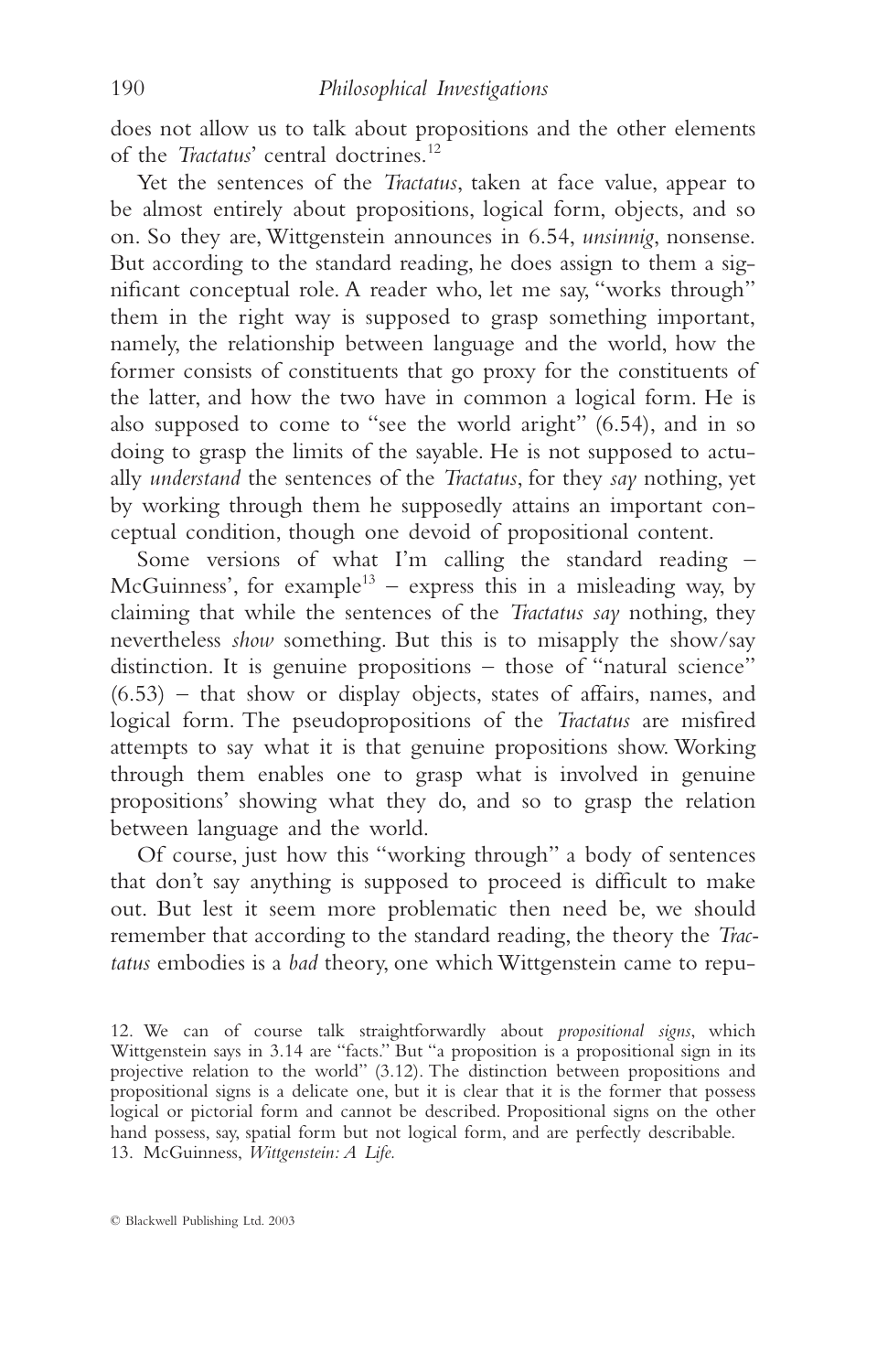diate.14 So the fact that it implies the unintelligibility of the *Tractatus* does not actually render the latter any more unintelligible than, say, the writings of Kant, Frege, or Russell. No doubt Wittgenstein came to regard all of these as problematic in the way he thought that all systematic philosophical writing is problematic; and no doubt seeds of this aversion are already present in his thought at the time of the *Tractatus*. But unlike the resolute reading, which takes his declaration that his book is nonsense to be an expression of a full-blown version of this general attitude towards attempts at systematic philosophy, the standard reading traces it to certain specific philosophical doctrines he held but came to abandon.

Let me now sketch the resolute reading, drawing on both Diamond's and Conant's presentations of it. Its central claim is that the sentences of the *Tractatus* should be regarded as "plain nonsense," on a par with 'Socrates is frabble' and 'piggly wiggle tiggle.'<sup>15</sup> They do *not* attempt to describe or otherwise gesture at important aspects of language or the world which can't be spoken about, but which can be illuminated or conveyed in an indirect fashion. There is no category of what might be called elevated nonsense, intermediate between straightforwardly intelligible sentences and plain nonsense. There are only the latter two categories, and the sentences of the *Tractatus* fall into the second.

This view of the *Tractatus* as plain nonsense supports a distinctive way of reading the book, a way which might be called (and here the word for once seems apt) *deconstructive*.To read it as Wittgenstein intended it to be read is to be led to realize that what at first appear to be meaningful assertions are really plain nonsense. At each stage the sentences of the *Tractatus* undermine or deconstruct the sentences that have preceded them, so that by the end there remains only

14. While Wittgenstein came to reject the picture theory of elementary propositions, I have argued in *The Continuity of Wittgenstein's Thought* (Ithaca: Cornell University Press, 1996) that he continued to maintain something like the distinction between showing and saying which figures so prominently in the standard reading, and to hold that language's semantic properties are shown or manifested. This helps alleviate the impression that on the standard reading the *Tractatus* is obviously and intentionally incoherent, which proponents of the resolute reading see as supporting their view. The incoherence is due to the fact that the flawed picture theory bars Wittgenstein from sensically drawing the distinction between showing and saying which was central (and continued to be central) to his conception of language. 15. Diamond, "Throwing Away the Ladder," p. 197, and "Ethics, Imagination and the Method of Wittgenstein's *Tractatus*," p. 58.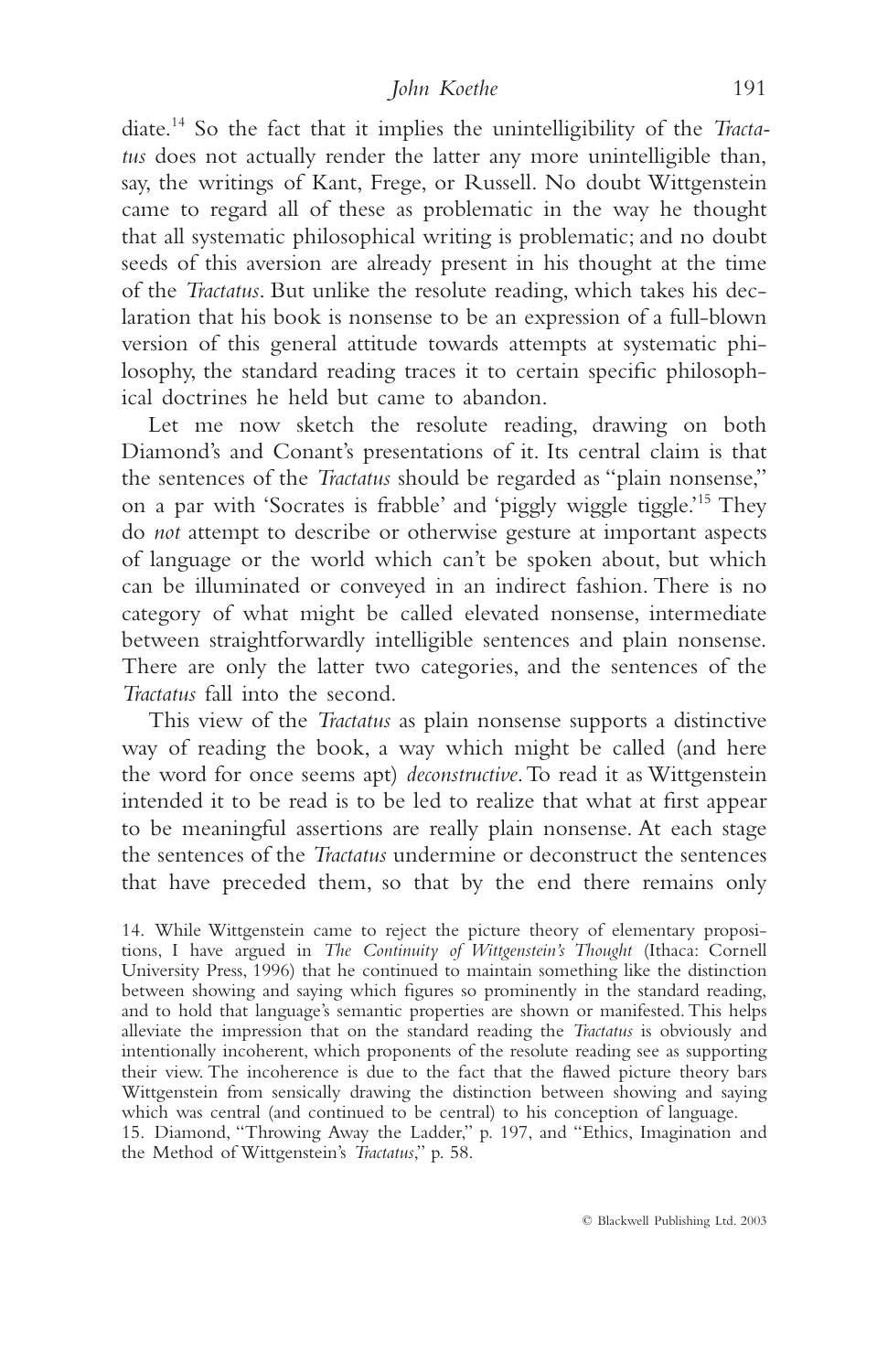silence – not the pregnant silence of a reader who has come to grasp something significant but ineffable about the relationship between language and the world, but the plain silence of one who has come to realize that the illusory ambition that appeared to animate the *Tractatus* at the outset yields only gibberish.<sup>16</sup>

There is thus no such thing as *understanding* the *Tractatus*, since its sentences are literally meaningless. But what *can* be understood, and what Wittgenstein's intended reader is asked to understand, is the book's author.Wittgenstein speaks in the preface and in 6.54 not of understanding the *Tractatus* but of understanding *him*; and to understand *Wittgenstein* is to read the book in the way just described, to read it as making more and more explicit the nonsensical character of what at first appears to make sense.<sup>17</sup>

But since the sentences of the *Tractatus* can appear to be meaningful, there is something the successful reader of the book has to be able to do in order to read it in this way, and that is to adopt, through an exercise of the imagination, the viewpoint of a person who is under the illusion that the book's nonsensical sentences say or convey something.<sup>18</sup> The question of what this kind of imaginative projection involves seems to me to be one of the most problematic aspects of the resolute reading, and I shall return to it.

The initial case for the standard reading is one of coherence, and is largely internal to the text. It holds that despite its apparent obscurity, the *Tractatus* sets out a detailed and tightly structured set of doctrines and arguments (the best exposition of which I believe to be Fogelin's), including a metaphysics and a semantic theory bearing a symbiotic relation to one another. Some of these doctrines – e.g., the atomistic metaphysics and the doctrine of the determinacy of sense – are simply adopted rather than argued for, but taken together they form an interlocking whole. Moreover, the initial intuition behind the picture theory – that in order for language to represent reality there must be some sort of isomorphism between the two – isn't a silly one, even if in retrospect it looks like a distorting philosophical imposition. These interlocking doctrines have the consequence that certain aspects of language and reality are not describable, and so the *Tractatus*' attempt to convey them is judged to be a futile attempt to exceed the limits of language, productive

<sup>16.</sup> Conant, "Kierkegaard, Wittgenstein, and Nonsense," pp. 216–218.

<sup>17.</sup> Diamond, "Ethics, Imagination and the Method of the Tractatus," p. 65.

<sup>18.</sup> Ibid.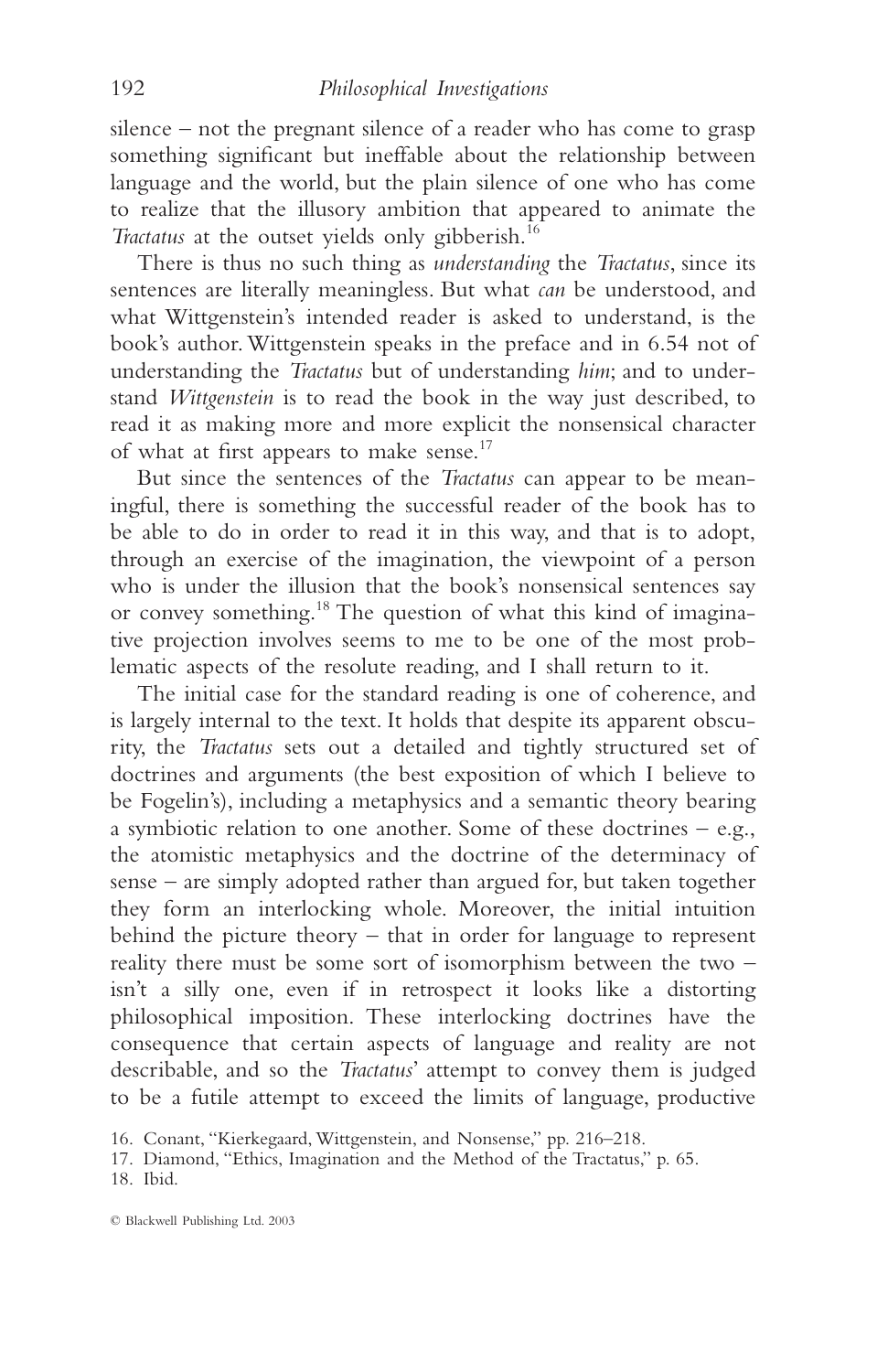of a kind of nonsense. But since it is already one of the book's central themes that language is capable of *showing* things it can't describe – among them logical space and the logical form of the world – it isn't at all ad hoc to treat the *Tractatus*' sentences as a kind of elevated nonsense intended to get the reader to "see" these things.This may indeed be incoherent – as Ramsey said, if you can't say it you can't say it, and you can't whistle it either. And it certainly involves contortions and what Diamond calls "chickening out."19 But if we ask why Wittgenstein resorted to such contortions, rather than regard this consequence as a reductio of the book's theses, an answer is not hard to come by. In the preface Wittgenstein tells us that he is convinced that "the *truth* of the thoughts that are here communicated [is] unassailable and definitive" (p. 5); and it is difficult not to think of the *Tractatus* as a paradigm example of the kind of distorting philosophical picture Wittgenstein later wrote of with what seems to be an almost autobiographical intensity – the kind of philosophical presupposition whose grip on one can lead one to distort the facts to fit it, and to discount what, but for the picture's spell, would be plain to see.

The case for the resolute reading is more indirect, which should not be surprising since according to it the significance of the *Tractatus* does not lie in its substance. Attention is called to the preface's admonition that the book should not be read as a textbook (*Lehrbuch*) (pp. 2–3), and to the preface's and 6.54's suggestion that what the reader should try to understand is not the book but its author. The resolute reading also suggests a way of debunking the silly view that Wittgenstein's philosophical outlook underwent such a radical transformation that the *Tractatus* and the *Investigations* are so opposed to each other that they might as well have been written by different philosophers. It does this by attributing to him the same deflationary attitude towards the philosophical impulse early and late.

But the main appeal of the resolute reading is its clarity and straightforwardness. It simply invites us to take Wittgenstein at his word when he declares in 6.54 that the sentences of the *Tractatus* are nonsensical, and it suggests that reading the book in this way will prove fruitful and illuminating. It does not force us to saddle him with the contortions involved in chickening out and holding that it conveys something of significance in spite of this declaration, and it

<sup>19.</sup> Diamond, "Throwing Away the Ladder," p. 181.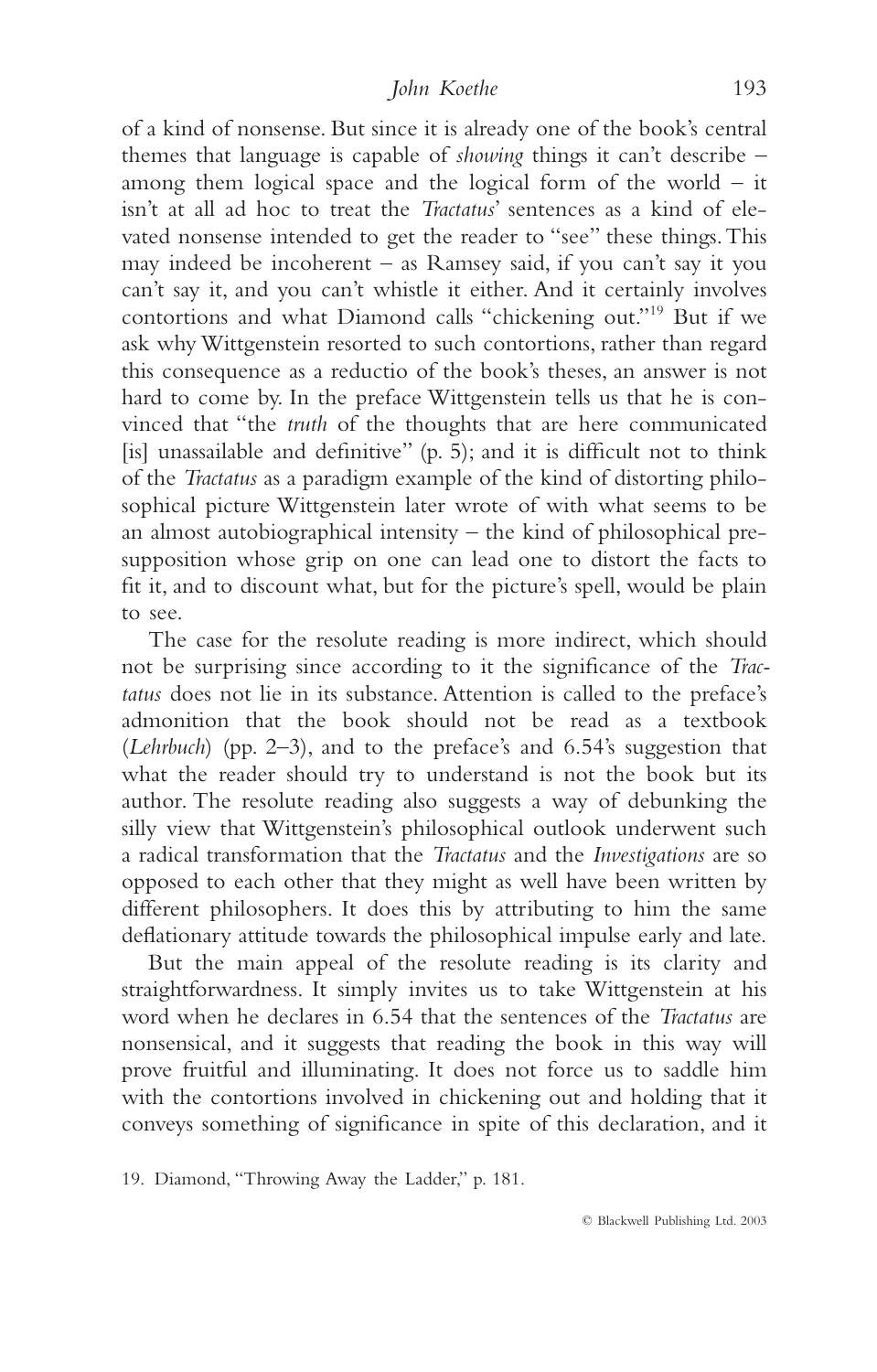does not lead us to posit a category of elevated nonsense intermediate between ordinary meaningful sentences and plain nonsense or gibberish. There is, it maintains, no such category, and Wittgenstein was not subject to the delusion that there is. It is the standard reader of the *Tractatus* who is deluded, and Wittgenstein's aim in the book is to unmask this delusion for what it is. This kind of clarity and directness which the resolute reading claims for itself has a powerful appeal, especially if the reading can also supply an account of how the project of philosophical unmasking Wittgenstein is said to be engaged in is supposed to proceed.

The first difficulty for the resolute reading I want to explore is its account of how the nonsensical sentences of the *Tractatus* (as well as of discourse that purports to be ethical in character) are to be read. I said that the main attraction of the resolute reading is its apparent clarity and straightforwardness; yet I think that this appearance is deceptive. As Austin remarked in another connection, there's the part where you say it, and the part where you take it back. And the part where the resolute reading's apparent clarity turns murky is in its explanation of how the reader is to understand not the *sentences* of the *Tractatus*, but its *author*, the speaker of plain nonsense. Diamond recognizes a challenge her reading faces, for it appears to render Wittgenstein's view of language that purports to be ethical the same as Carnap's; yet she takes Wittgenstein's views to be more nuanced and resonant than Carnap's.<sup>20</sup> Moreover, there is the obvious problem posed by the prevalence of versions of the standard reading: if the sentences of the *Tractatus* are plain nonsense, what are we to make of the fact that so many of its readers are under the illusion that something important is said or conveyed by them? Finally, the very possibility of the kind of deconstructive reading of the book Diamond and Conant propose assumes that its sentences can in *some* sense be "entered into" as one comes to realize that what at first appear to be significant philosophical pronouncements really say nothing at all.

The answer to these worries, according to Diamond, "is that the *Tractatus*, in its understanding of itself as addressed to those who are in the grip of philosophical nonsense, supposes a kind of imaginative activity, an exercise of the capacity to enter into the taking of

<sup>20.</sup> Diamond, "Ethics, Imagination and the Method of Wittgenstein's *Tractatus*," p. 60.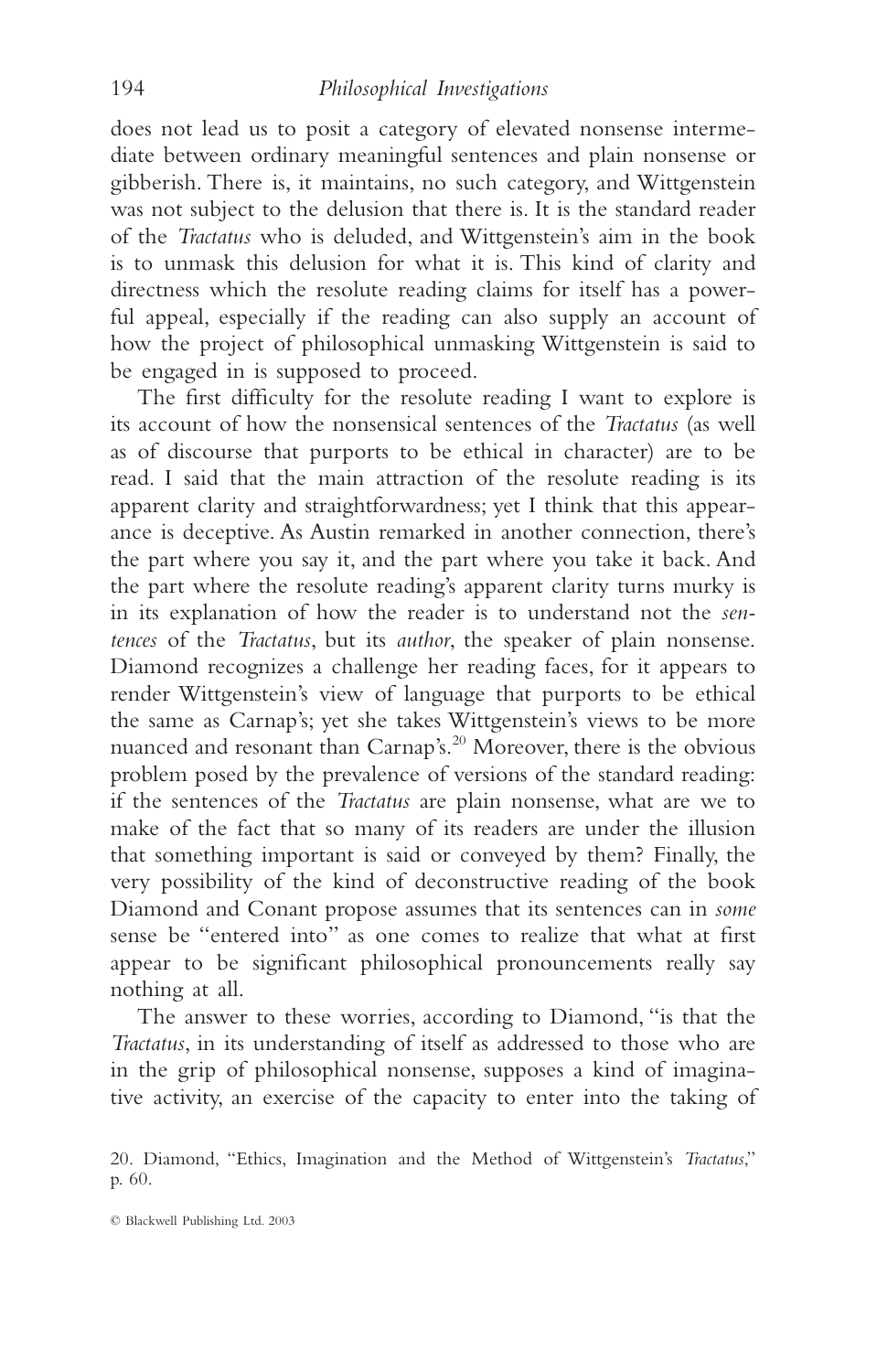nonsense for sense, of the capacity to share imaginatively the inclination to think that one is thinking something *in* it. If I could not as it were see your nonsense as sense, imaginatively feel its attractiveness, I could not understand you."<sup>21</sup> The resolute reading thus presupposes "a very particular use of the imagination": the resolute reader, knowing full well that the sentences of the *Tractatus* (and of purportedly ethical discourse) are plain nonsense, is nevertheless able to imagine occupying the position or viewpoint of someone who is under the *illusion* that they say or convey something meaningful and significant.<sup>22</sup>

Now if one is unsympathetic to the resolute reading, one is apt to think that this presupposition elevates the nonsense of the *Tractatus* to a privileged category of nonsense that can be entered into in the way Diamond suggests, by contrast with plain nonsense or gibberish.This is *not* her view: there is no entering in to be done, for there is nothing in these sentences to enter. Conant is even more explicit in rejecting this view of the matter. The difference between a person adducing the sentences of the *Tractatus* while under the illusion that they are sensical, and a person spouting ordinary gibberish has nothing to do with kinds of language they are uttering – both are plain nonsense. The difference between them is, he says, purely "psychological," and not a difference in the kinds of noises they are making.<sup>23</sup>

What might this mean? Diamond draws an important distinction between two different conceptions of psychology, or two different standpoints from which a person's psychology might be described.<sup>24</sup> The first is that of *empirical psychology.* Empirical psychology might supply an inventory of, say, the signs he entertains, the imagery accompanying those signs, the kinds of feelings and inclinations accompanying them, the way in which they succeed one another in the person's consciousness, the laws governing these mental occurrences, how he will react to various sorts of stimuli, and so on.What empirical psychology does *not* tell us is what this person is *thinking*, or what his *thoughts* are (a theme familiar from Wittgenstein's discussion of understanding in the *Investigations*).To do this we have to adopt a psychological standpoint in which we ascribe thoughts to

<sup>21.</sup> Ibid., p. 68.

<sup>22.</sup> Ibid.

<sup>23.</sup> Conant, "Must We Show What We Cannot Say?," p. 249.

<sup>24.</sup> Diamond, "Ethics, Imagination and the Method of Wittgenstein's *Tractatus*," pp. 65–67.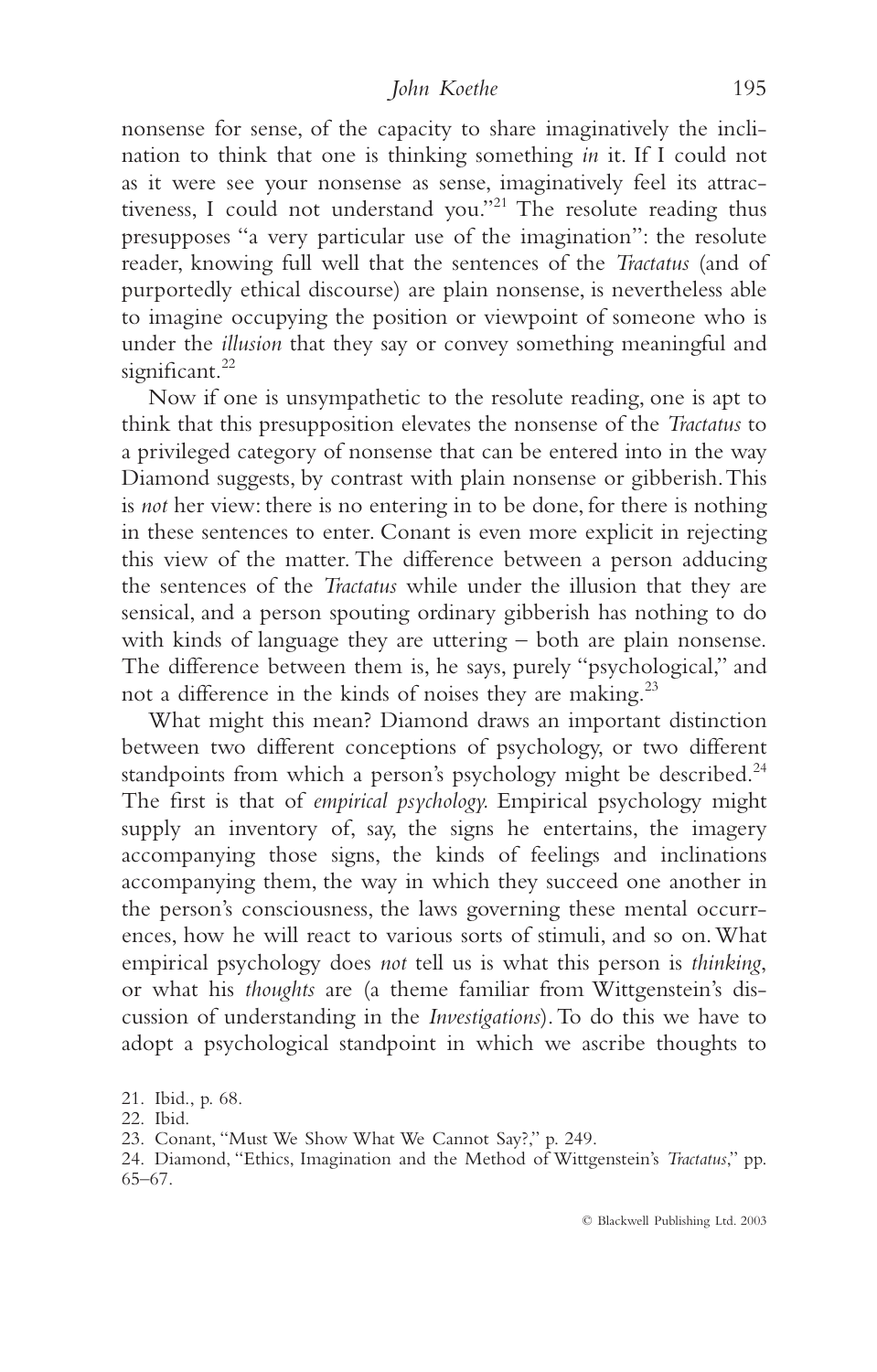him, using meaningful propositions. And in doing so we entertain the thoughts he entertains, and thereby attain an *internal* understanding of him – we understand him, as it were, from the inside.

But the problem with understanding the utterer of tractarian nonsense is that neither of these standpoints seems to supply the requisite sort of empathetic understanding. Diamond writes:"What is such an understanding supposed to be? When you understand someone who utters nonsense you are not, on the one hand, remaining as it were outside his thought and describing what goes on from the standpoint of empirical psychology. But, on the other hand, you are not inside his thought as you are when he makes sense and you understand what he says, because there is no such internal understanding, there is no thought that such-and-such to understand. . . . There is, as I said, no inside. But what it is to understand a person who utters nonsense is to go as far as one can with the idea that there is."25

Consider some uncontroversial cases of the production of plain nonsense or meaningless tokens. One such case might be that of a deranged person standing on the sidewalk, loudly declaiming, with every appearance of communicative intent, deliberation, and conviction, sheer gibberish. Another one: my cat strides purposefully across the room, squares himself before me on his paws, and delivers a richly modulated and nuanced sequence of meows, with apparent assertoric force. In cases like these, I take it, the only standpoint available (if it *is* avaliable) is the standpoint of empirical psychology.There simply is no such thing as understanding these producers of nonsense from the inside, or of coming to occupy, through an exercise of the imagination, the position of one who is under the illusion that the noises being produced mean something. But in the case of the producer of tractarian nonsense (or of the standard reader of the *Tractatus*), even though we can't attain an internal understanding of his thoughts (for he isn't thinking anything), we are supposed to be able to go some distance towards such an understanding, by coming to share, through an effort of the imagination, his illusion that he means something *by* these sentences – sentences which remain plain nonsense, on a par with the deranged person's ravings and my cat's meows. We can of course enter into some kind of imaginative relation with the deranged person, or even my cat. I might attempt

25. Ibid., p. 67.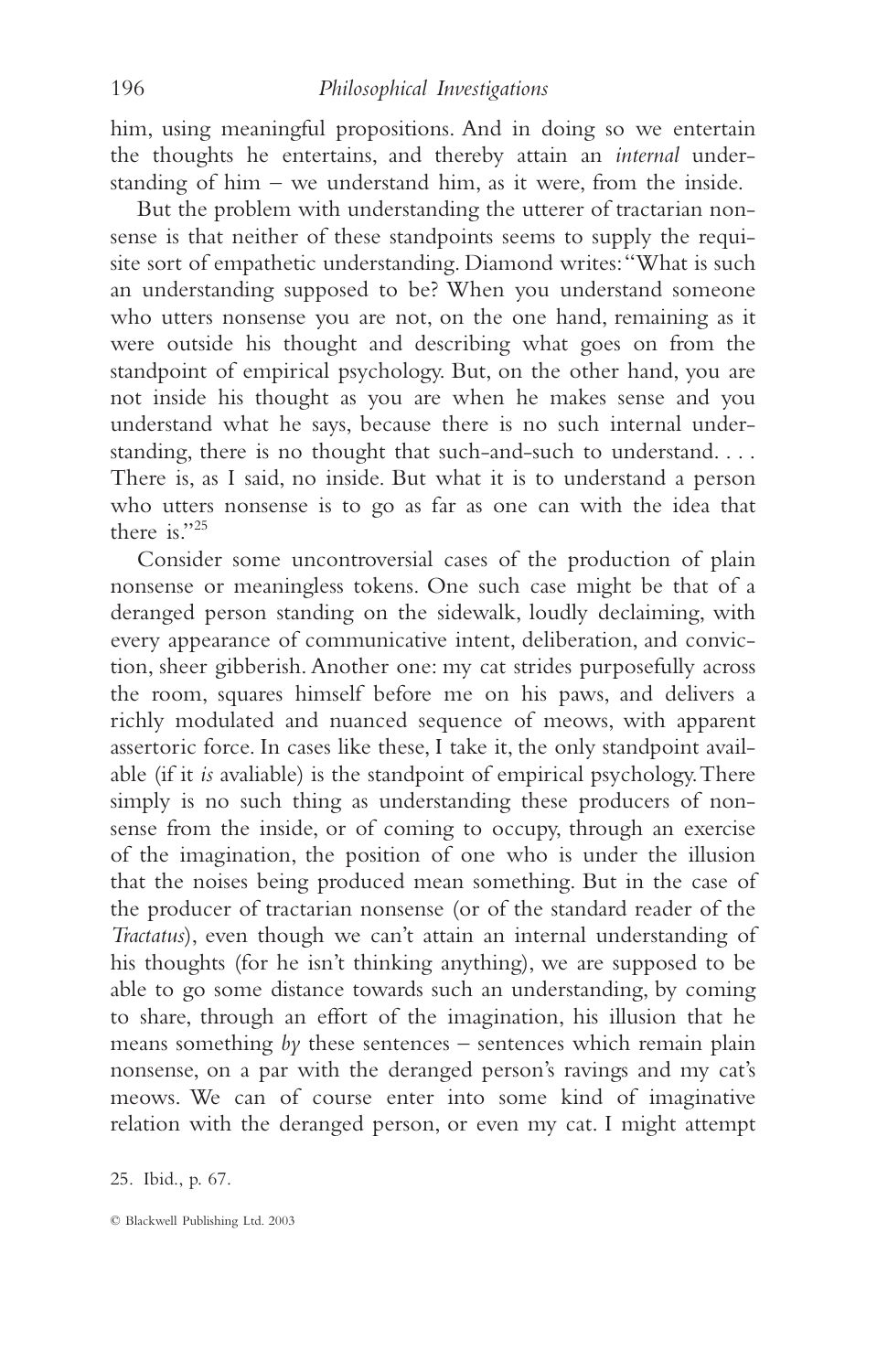*John Koethe* 197

to enter into the spirit of the proceedings by feigning expressions of encouragement, agreement or disagreement, and so on. But this is not to enter into an illusion that the *sentences* or sentence-like tokens being produced possess some specific meaning, which is what Diamond asks us to do with the producer of the *Tractatus*' sentences.

What would it be to attain this kind of imaginative understanding of a speaker of tractarian nonsense, or of the standard reader of the *Tractatus*? Diamond doesn't really say, but Conant does give an indication of what it would involve. "The criterion of our having successfully performed this act of imaginative identification," he writes, "is that we are able to go on successfully on our own and correctly anticipate the (apparent) logical relations that he will imagine obtain between the nonsensical string in question and other (pseudo-) propositions."26 This would surely have to be part of it, but entering into the illusion supposedly gripping the standard reader would also, I assume, involve (being under the illusion of) raising certain kinds of pertinent questions ("What is it for objects to be colorless?"), having certain qualms ("The argument against non-tautological necessary propositions in 6.36111 is terrible"), raising interpretative questions ("Is Fogelin right in claiming that the *Tractatus*' treatment of multiply-general propositions is defective?"), and of struggling to reconcile 6.54's declaration that the book is nonsense with the sense of illumination it may have engendered. That is, it would involve imaginatively entering into the *illusion* of thinking all these things about the illusory content of the *Tractatus*, all the while realizing that this is *just* an illusion, that one is not really thinking any thoughts at all, that the book is wholly devoid of content, and that its sentences are meaningless gibberish.

What is supposed to be the difference between the successful resolute reader and the standard reader? The standard reader is supposed to be deluded and the resolute reader not; yet phenomenologically, and from the standpoint of empirical psychology, they are virtually indistinguishable: the same silent sentences ring in their mind's ears (save that for the resolute reader each may be accompanied by the tag "but of course this is nonsense"), connected by the same silent "hence"s and "therefore"s, and accompanied by the same feelings of assent, doubt, puzzlement, and comprehension. It's just that the standard reader fails to realize that he isn't actually thinking any thoughts,

<sup>26.</sup> Conant, "Throwing Away the Top of the Ladder," p. 346.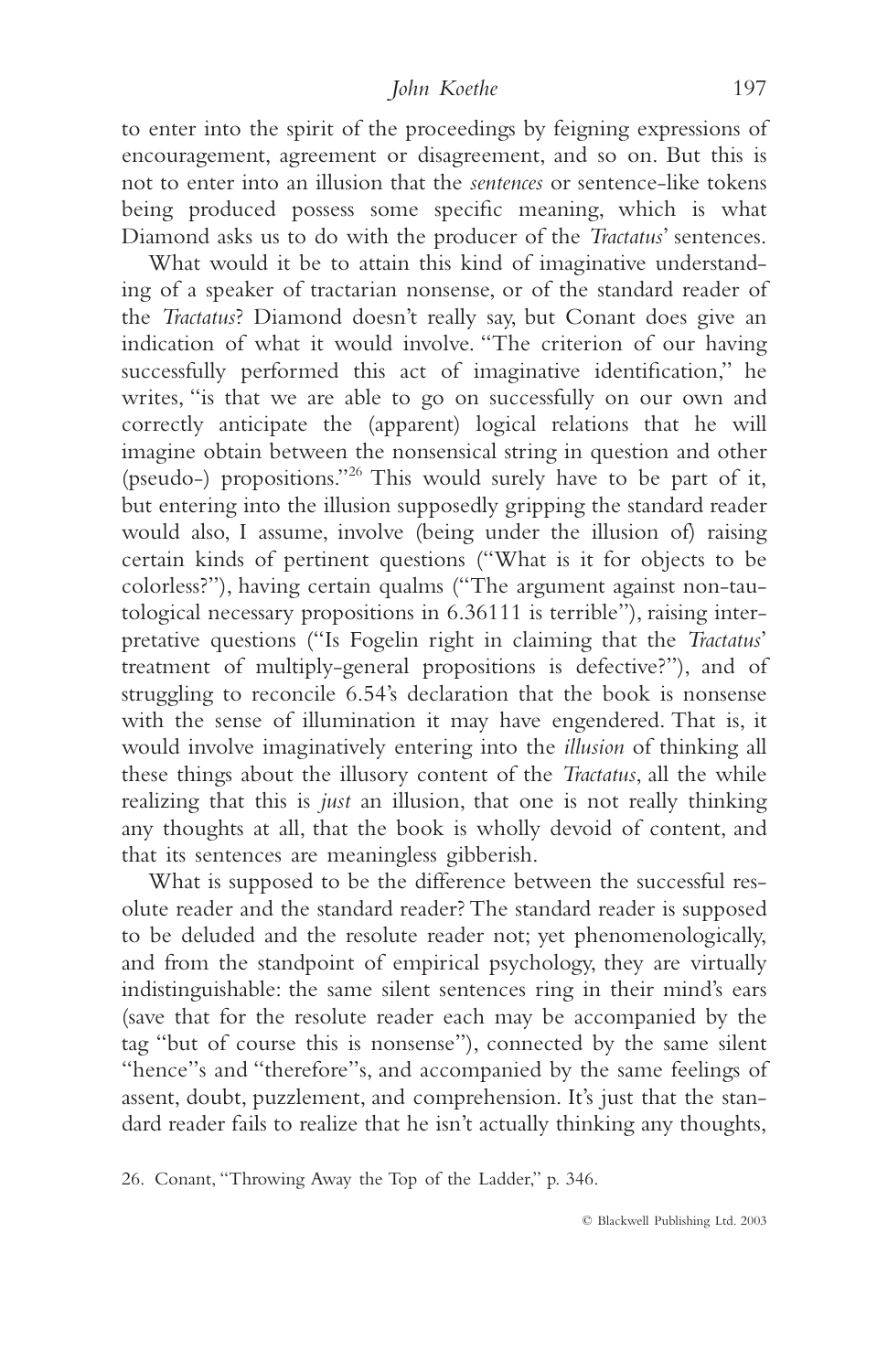while the resolute reader knows that she isn't. Moreover, the resolute reader's ability to attain this complex and peculiar psychological condition owes nothing to the character of the sentences of the *Tractatus* at its core, which remain plain nonsense.

I do not find this assessment of the difference between the two readers, and of the status of the *Tractatus*' sentences, credible. The successful resolute reader is not, after all, supposed to be following a script or acting under hypnotic suggestion in tracing out the (putative) logical connections between its sentences and seeming to follow out their implications; rather, as Conant says, she *does it on her own*. This seems to require imputing to these sentences some kind of form and content – for how could she do it otherwise? But the possession of form and content is incompatible with their status as plain nonsense. Moreover, why should we agree that it is the standard reader who is deluded, rather than the resolute reader? This cannot be established through introspection, and given the complexity and richness of her psychological condition, it seems to me at least as plausible, if not more plausible, to say that it is the resolute reader who is deluded in thinking that she isn't really entertaining any thoughts at all, but merely imagining an illusion of thinking. Feigning incomprehension is, after all, a familiar philosophical strategy. I am not of course suggesting that proponents of the resolute reading are feigning incomprehension of the *Tractatus.* The point is rather that philosophical claims of incomprehensibility cannot simply be taken at face value, and that it is not at all obvious how to establish them in the face of testimony, and theoretical elaboration consonant with that testimony, to the contrary.

The suggestion then is that the resolute reader and the standard reader have, at bottom, a similar "understanding" of the *Tractatus* (remember that the condition of the standard reader isn't supposed to be a straightforward one of propositional attitude), but that the resolute reader mischaracterizes it as incomprehension; and that this kind of understanding is not compatible with the view of the *Tractatus*' sentences as plain nonsense. This speaks to the *possibility* of a resolute reading of the book. What though of the question of whether Wittgenstein intended the reader to *try* to read it in this way (whether or not it is possible to do so)?

The evidence of the *Tractatus*' preface, and of Wittgenstein's later remarks about his earlier views, seems to tell decisively against the resolute reading. Diamond takes the preface together with the *Trac-*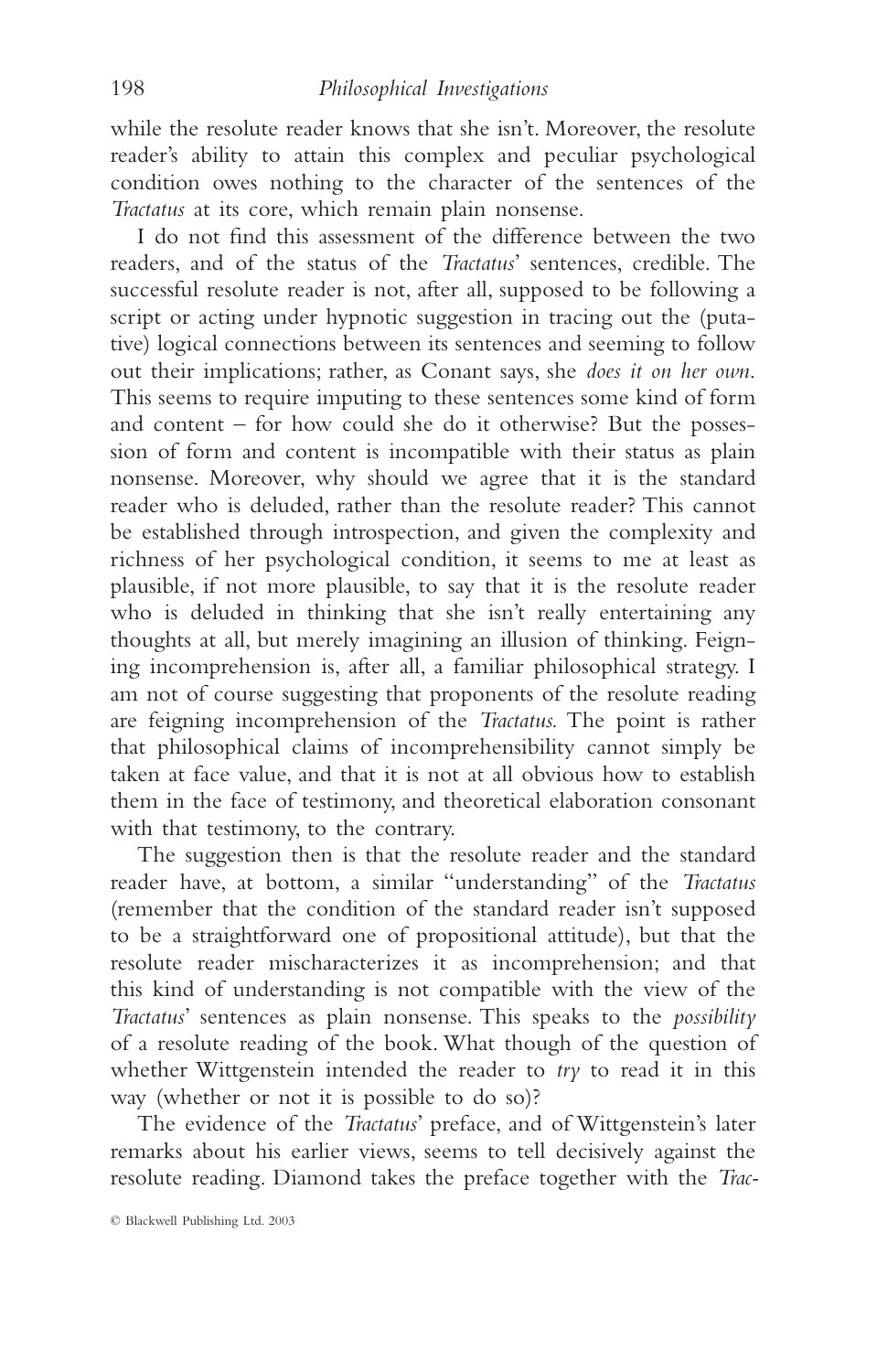*John Koethe* 199

*tatus*' concluding remarks to constitute a kind of "frame" which indicates how the book should be read.<sup>27</sup> The preface tells us that the *Tractatus* is not a "textbook" (*Lehrbuch*), which she takes to mean that the book is not intended to propound a set of doctrines; a claim reinforced by the *Tractatus*' concluding remarks where Wittgenstein speaks of the reader who has understood *him*, as opposed to the book's nonsensical sentences. The suggestion then is that the sentences of the *Tractatus* are not expressive of a body of thought.

Yet the preface is full of statements which suggest just the opposite. Wittgenstein speculates that his book may be understood only by someone who has "already had the thoughts that are expressed in it" (p. 3), and he goes on to say that its value consists in the fact "that thoughts are expressed in it" (p. 3). He regrets that he has not expressed these thoughts as well as he might have, and hopes that others may come along and do better. And he concludes by saying that "the *truth* of the thoughts that are here communicated seems to me unassailable and definitive" (p. 5). On their face, these remarks certainly suggest that views of some sort are being conveyed, especially since Wittgenstein speaks of both *communication* and *truth*.

But the main significance of the preface lies, I think, in Wittgenstein's account of the overall aim of the *Tractatus*: "to draw a limit to thought, or rather – not to thought, but to the expression of thoughts: for in order to be able to draw a limit to thought, we should have to find both sides of the limit thinkable (i.e. we should have to be able to think what cannot be thought)" (p. 3). This drawing of the limits of the expression of thoughts, that is, to the limits of language, can only be done from the inside, as it were: it is only "in language that the limit can be drawn, and what lies on the other side of the limit will simply be nonsense" (p. 3). But this account of the book's aim is at odds with the resolute reading, and with the methodology it posits. Let me explain.

The standard reading's account of how the *Tractatus* tries to achieve its aim is fairly straightforward. The *Tractatus* presents, in the picture theory and in the ensuing account of complexity, a theory of genuine propositions, a theory "of the propositions of *any* signlanguage *whatsoever*" (4.5). Genuine propositions are those satisfying the requirements of this theory, and these turn out to be "the propo-

<sup>27.</sup> Diamond, "Ethics, Imagination and the Method of Wittgenstein's *Tractatus*," pp. 55–57.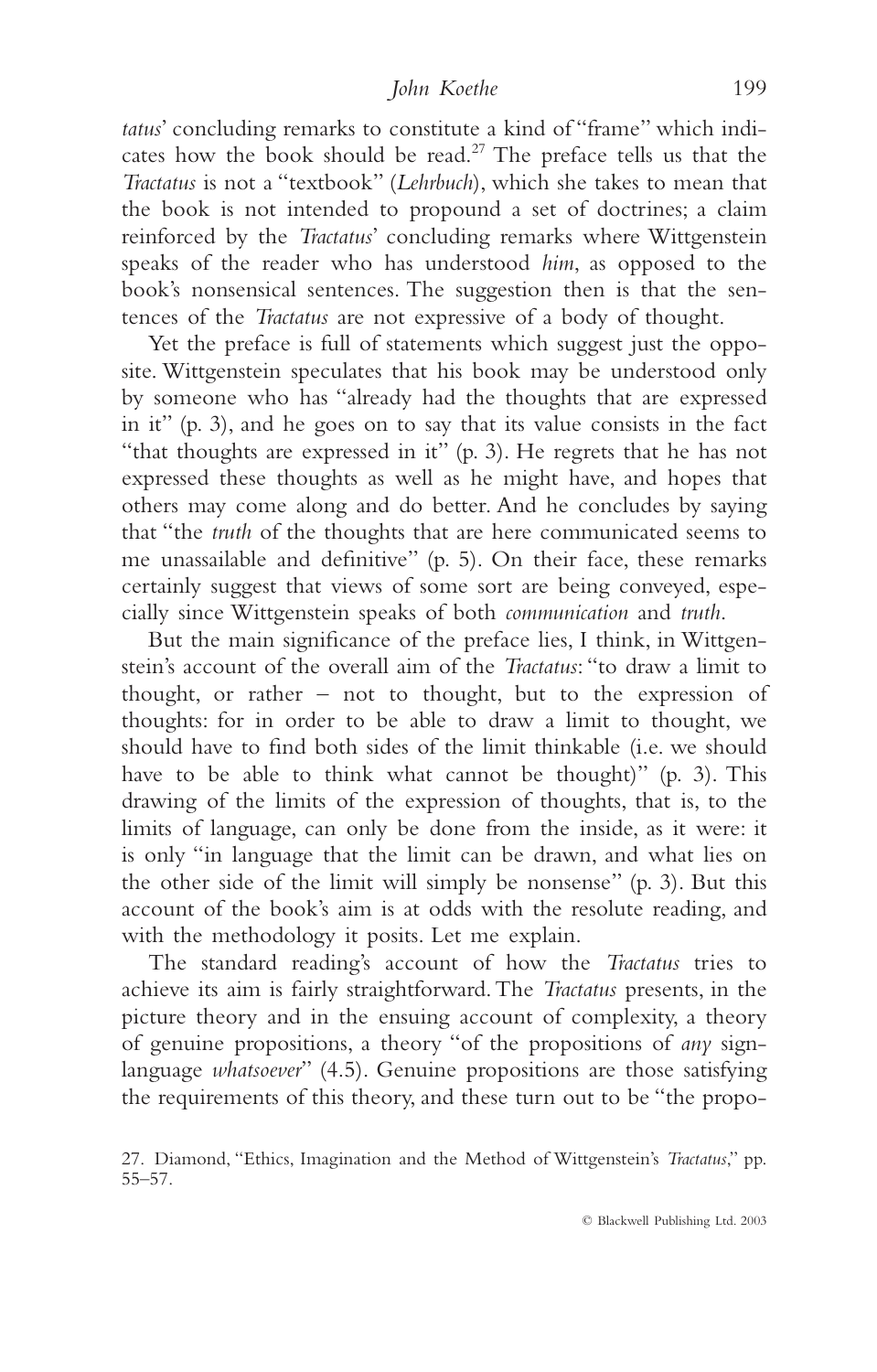sitions of natural science" (6.53). Putative propositions that don't satisfy these requirements are pseudopropositions, and say nothing. These include the sentences of purportedly ethical discourse and, notoriously, those of the *Tractatus* itself. The limits of language are thus drawn from inside language, by delimiting the class of genuine propositions. And the *Tractatus* purports to delimit this class by presenting (somehow) a positive general theory of genuine propositions.

Yet on the resolute reading the *Tractatus* presents no such account. But then the only way it could set about the task of demarcating the limits of the sayable would be by using the deconstructive strategy attributed to it by the resolute reading to unmask pieces of disguised nonsense for the patent nonsense they are. It is worth noting the conspicuous absence of a plausible account of how this strategy is supposed to operate.The point now though is that *any* strategy of this sort would have to operate on a case by case basis: it would have to start with something suspected of being a piece of disguised nonsense ("The world is the totality of facts, not of things"), proceed to demonstrate that it really says nothing at all, and then move on to another piece of suspected nonsense. It is an inherently *piecemeal* procedure, and as such inherently incapable of achieving the *Tractatus*' avowed aim of demarcating the limits of the expression of thought, the limits of language. It can only establish that particular sentences don't fall within those limits, but it can't establish or indicate what those limits are.

It might be said that for Wittgenstein one of the principal bodies of pseudodiscourse that fails to fall within the limits of the sayable are the pronouncements of philosophy, and that this gives some indication of what he takes those limits to be. I have often been struck by how little attention is paid, in discussions of Wittgenstein's antiphilosophical tendencies, to what a "philosophical" statement is supposed to be. It is hardly a notion to be taken for granted – indeed, I don't think it possible to give a general characterization of philosophical statements at all. Philosophers themselves are notorious for disclaiming philosophy's pretensions: one need only recall Berkeley's attempt to have Philonous pass off idealism as a piece of philosophically uncontaminated common sense. One can of course give examples of what counts as "philosophy" in something like Wittgenstein's sense: Russell's work no doubt, and Kant's. But what about Frege's? Or what about Augustine's? What about Emerson's? Or Nietzsche's? Or Quine's? Or Rawls'?

<sup>©</sup> Blackwell Publishing Ltd. 2003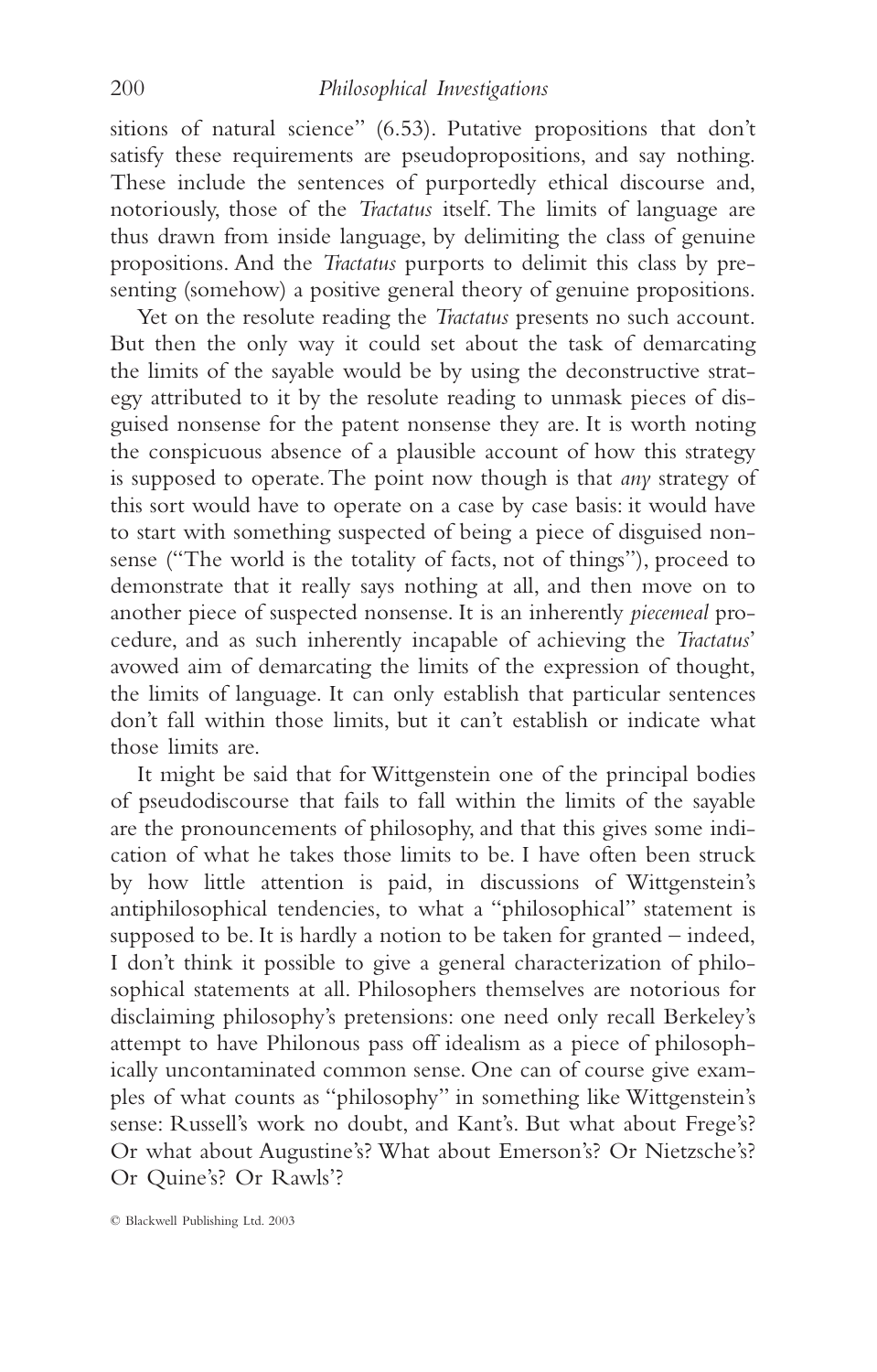*John Koethe* 201

Perhaps philosophical discourse can be thought of as the product of a distinctive sort of intellectual impulse or attitude. Diamond suggests that the opening sentences of the *Tractatus* ("The world is all that is the case. The world is the totality of facts, not of things.") spring from an illusory point of view from which one attempts to consider the world as a *whole*. And Wittgenstein, in the "Lecture on Ethics," suggests that the attempt to talk of the ultimate meaning of life or of absolute value manifests a tendency "*to go beyond* the world and that is to say beyond significant language."<sup>28</sup> I think there is something right about these suggestions; but I also think they are of no help in the present context. For one thing, how are we to ascertain when the use of words like "world," "language," "object," or "proposition" issues from an impulse "to run against the boundaries of language"<sup>29</sup> or to form a conception of the world as a whole  $$ as opposed to representing what Wittgenstein calls in the *Investigations* a "humble" use (PI 97)? I'm also sceptical of the idea that the products of such an impulse would be the kind of plain nonsense posited by the resolute reading.Wittgenstein describes "the desire to say something about the ultimate meaning of life, the absolute good, the absolute valuable" as issuing from "a tendency in the human mind which I personally cannot help respecting deeply and [which] I would not for my life ridicule  $\ldots$  ...<sup>530</sup> I have argued elsewhere that something like the impulse to form a conception of the world as a whole lies behind the poetry of high romanticism.<sup>31</sup> And I would hope that to suggest this is not to reduce *The Prelude* to nonsense on a par with "Jabberwocky".

Conant sees the methodology of the *Tractatus* as the same as the one Wittgenstein describes in the *Investigations*: "My aim is: to teach you to pass from a piece of disguised nonsense to something that is patent nonsense" (PI 464). Cavell has often emphasized that this is an aim incapable of being finally achieved, and that the "battle against the bewitchment of our intelligence by means of language" (PI 109) has to be constantly renewed and sustained, on a case by case basis. The *Tractatus* is (not to its credit) a tidier and more programmatic work than the *Investigations*, and its stated aim is different: to demar-

<sup>28.</sup> Wittgenstein, "Lecture on Ethics," in James Klagge and Alfred Nordmann, eds., *Philosophical Occasions 1912–1951* (Indianapolis: Hackett, 1993), p. 44. 29. Ibid.

<sup>30.</sup> Wittgenstein, "Lecture on Ethics," p. 44.

<sup>31.</sup> In "The Romance of Realism," *New Literary History* 28, no. 4 (1997).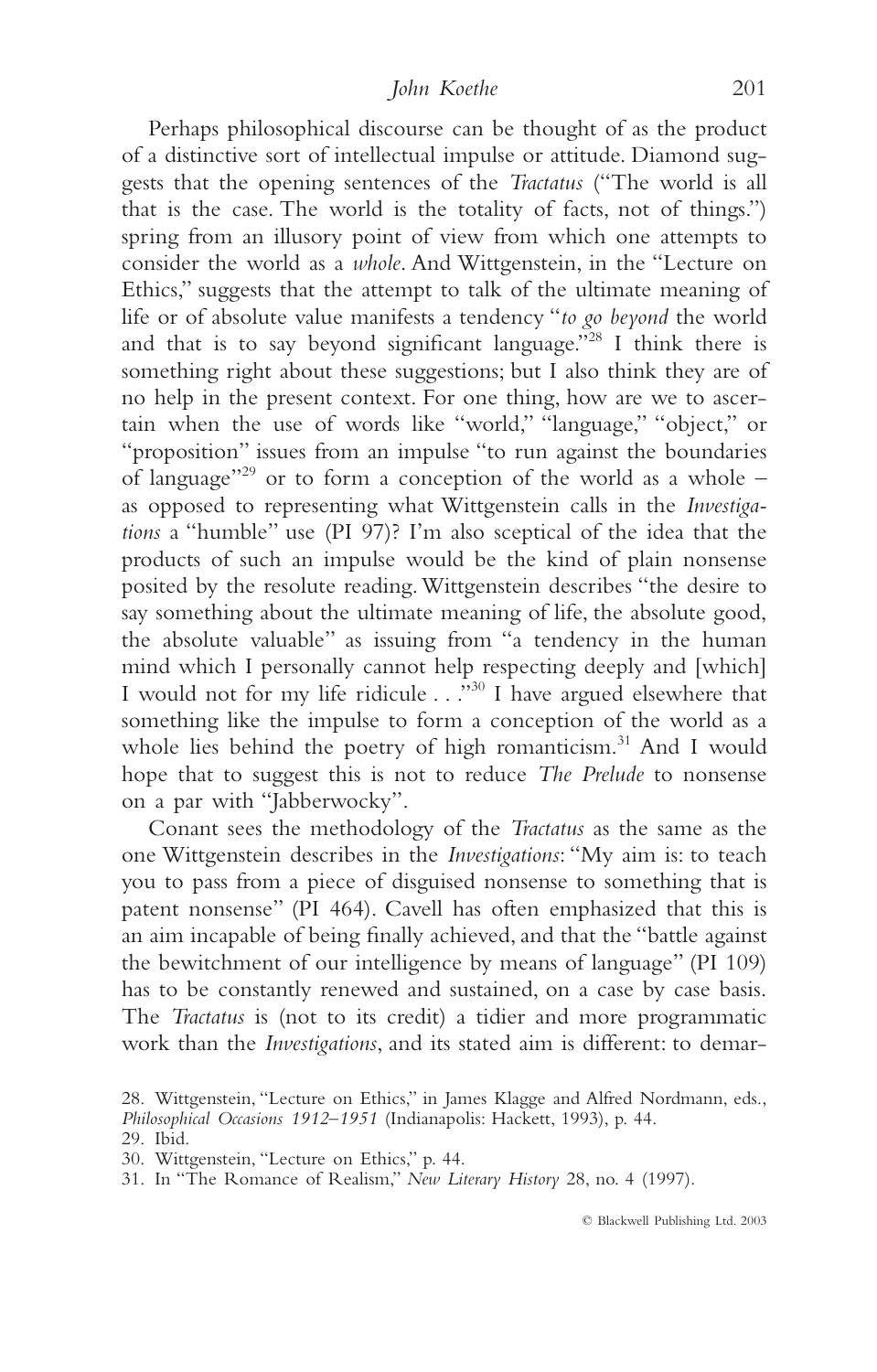cate the limits of language from within.This aim (which could never be mistaken for the aim of the *Investigations*) cannot, it seems to me, be accomplished by means of the later methodology Conant attributes to it, but only by way of a positive general theory of propositions of a kind the resolute reading denies the book contains.

The evidence of Wittgenstein's later remarks about the *Tractatus* is straightforward and, I think, even more decisive. I shall cite just a few examples.<sup>32</sup> In a letter to Russell written in 1919 he says that the "main point" of the book "is the theory of what can be expressed (gesagt) by propositions  $-$  i.e. by language  $-$  (and, which comes to the same, what can be *thought*) and what can not be expressed by prop[osition]s, but only shown (gezeigt); which, I believe, is the cardinal problem of philosophy."<sup>33</sup> In the 1929 paper "Some Remarks" on Logical Form" (which he repudiated after its publication) Wittgenstein mounts an effort to salvage his account of elementary propositions from the difficulty posed by propositions ascribing colors, and qualities that come in degrees. Without mentioning the *Tractatus* by name, he refers repeatedly to his earlier thoughts and opinions: "One might think – and I thought so not long ago – that a statement expressing the degree of a quality could be analyzed into a logical product of single statements of quantity and a single supplementary statement.";"The mutual exclusion of unanalyzable statements of degree contradicts an opinion which was published by me several years ago and which necessitates that atomic propositions could not exclude one another."<sup>34</sup> He expresses similar qualms about

<sup>32.</sup> Further examples can be found in the paper by Hacker mentioned in note 1. 33. Brian McGuinness and G. H. von Wright, eds., *Ludwig Wittgenstein: Cambridge Letters* (Oxford: Blackwell, 1995), p. 124. In the symposium referrred to in note 1 Michael Kremer argued that this remark should be taken ironically, since Wittgenstein's characterization of showing as "the cardinal problem of philosophy" was a hint to Russell that it was among the "problems of philosophy" the preface to the *Tractatus* says arise from a misunderstanding of the logic of language. I find this reading quite strained. The problems of philosophy alluded to in the Preface are most naturally taken to be those the *Tractatus* actually discusses, including realism, solipsism, epistemology, causality, induction, synthetic a priori knowledge, and ethics.These are to be dissolved by the proper understanding of "the logic of our language" (which includes the showing/saying distinction) the book is meant to instill in us.The 1919 letter supports this interpretation, for in it Wittgenstein goes on in a postscript to talk at length about what a particular proposition containing two names shows but does not say, without a trace of ironic intent.

<sup>34.</sup> Wittgenstein, "Some Remarks on Logical Form," in *Philosophical Occasions*, pp. 32, 33.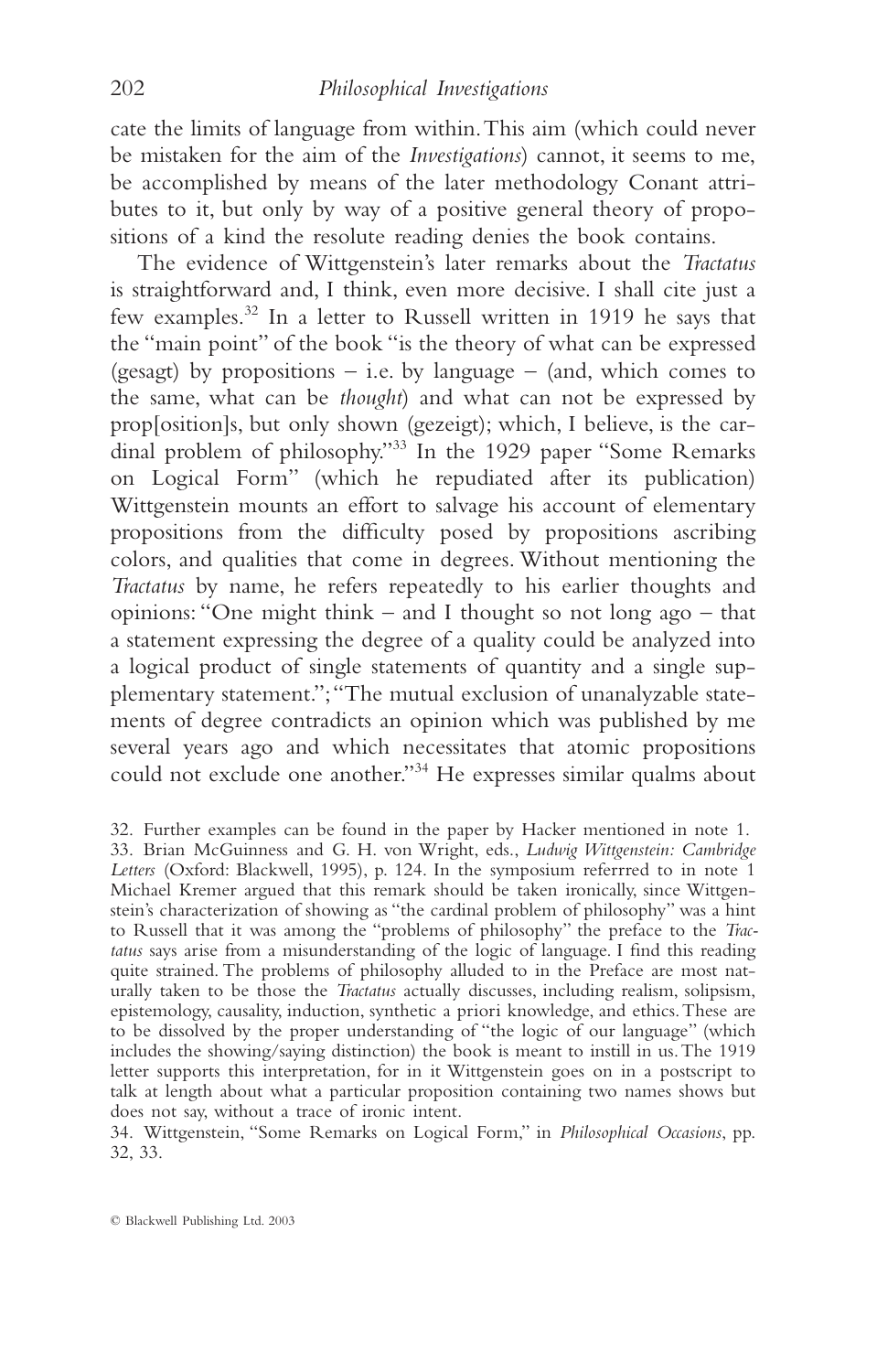his earlier views in his conversations with Schlick and Waismann at about the same time.<sup>35</sup> Shortly after this, in the notebooks on which *Philosophical Grammar* is based, he writes of "the pictorial character of thought," but criticizes his development of this idea in the *Tractatus*: "In the *Tractatus* I had said something like: it is an agreement of form. But that is misleading."36 Later in *Philosophical Grammar* he again refers explicitly to his views in the *Tractatus*, saying that his view of analysis there "was wrong," and repeating his remark that the *Tractatus'* construal of the pictorial character of language as consisting in "an agreement of form" was "an error."<sup>37</sup> He continues this criticism of "what logicians have said about the structure of language (Including the author of the *Tractatus Logico-Philosophicus.*)" (PI 23) in the *Investigations*, focusing in particular on the tractarian assumption of a logical form shared by thought or language and the world: "Other illusions come from various quarters and attach themselves to the special one spoken of here.Thought, language now appear to us as the unique correlate, picture of the world."(PI 96); "Thought is surrounded by a halo. – Its essence, logic, presents an order, in fact the a priori order of the world: that is, the order of *possibilities*, which must be common to both world and thought." (PI 97).The illusions here are clearly supposed to be ones found in the *Tractatus*, illusions by which Wittgenstein takes himself to have once been gripped. I do not see how to reconcile any of these later assessments with the resolute reading.

Against all this it might be said that Wittgenstein's writings and intentions are murky, and that any reading of his work ought to be judged by its fruitfulness – by the extent to which it endows his work with a sense of richness and depth, suggests previously unnoticed dimensions, and draws interesting connections between his early and later writings. I think there is much to be said for this interpretative strategy. But I also think that it tells against the resolute reading, which seems to me to flatten Wittgenstein's work, and to draw the least interesting sorts of connections between the *Tractatus* and the *Investigations*.

<sup>35.</sup> B. F. McGuinness, ed., *Ludwig Wittgenstein and the Vienna Circle* (Oxford: Blackwell, 1979), p. 64.

<sup>36.</sup> Wittgenstein, *Philosophical Grammar*, ed. Rush Rhees, trans. Anthony Kenny (Oxford: Blackwell, 1974), p. 163.

<sup>37.</sup> Ibid., pp. 210–212. I am grateful to Ian Proops for bringing these remarks to my attention.